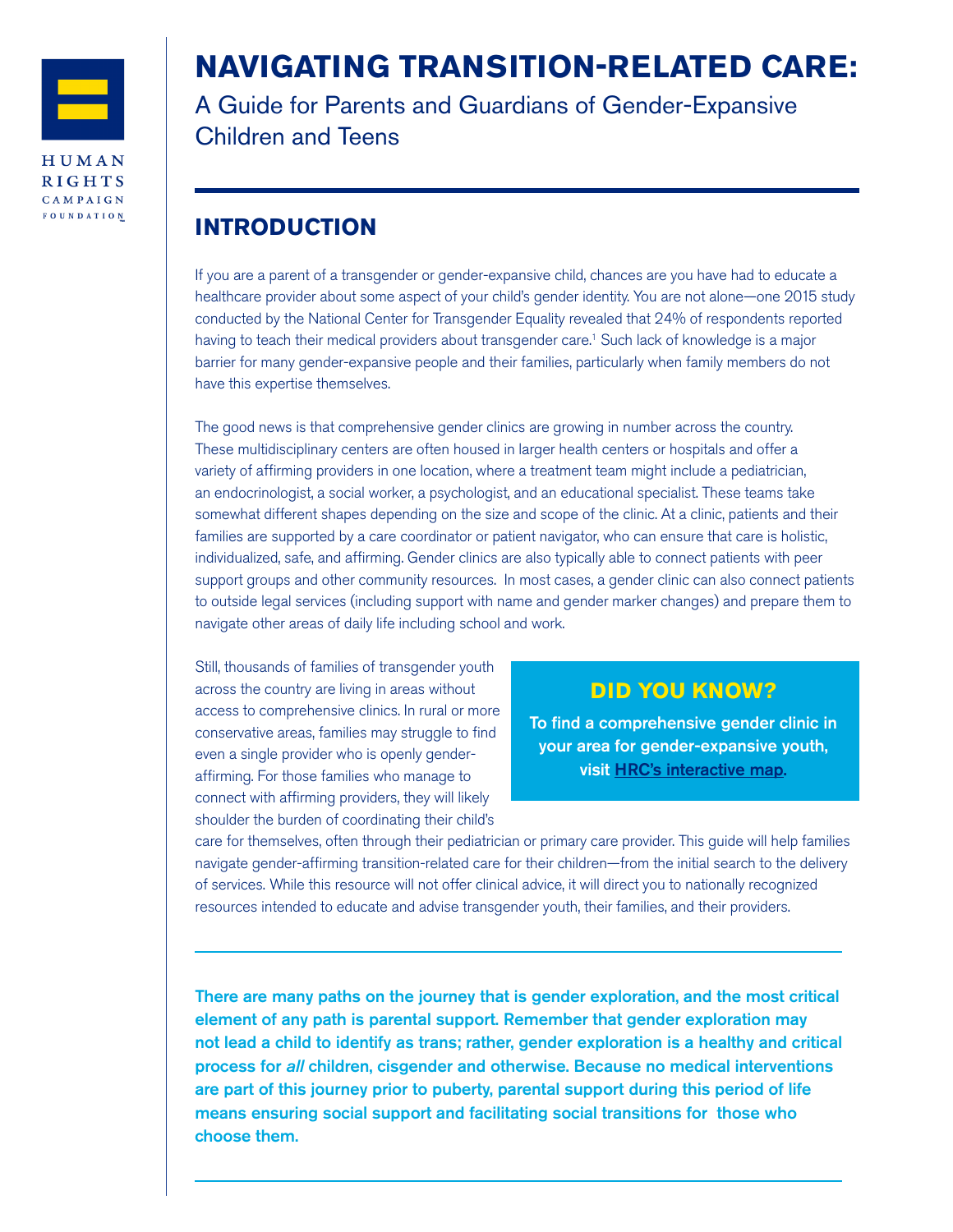

### *A NOTE ON TERMINOLOGY*

The terms "gender-expansive," "transgender," and "trans" are used interchangeably in this publication to refer to any children or teenagers whose gender identity differs from the sex assigned to them at birth. This includes binary-identified transgender youth (transgender girls and transgender boys), as well as non-binary youth, gender fluid youth, and other youth whose gender identity falls outside of the girl/boy gender binary.

### **WHEN DO WE START?**

Many families hesitate to seek gender-affirming care for their children because they consider their child's behaviors and preferences to be "natural gender exploration." Parents may suspect that their child is simply mirroring the behaviors of transgender peers they may have; they may find themselves questioning whether their child is "really" gender-expansive, or if this is simply a passing phase.

Research over the past several decades has taught us that "watchful waiting," by which families observe their child to see if their gender expression and behaviors change over time, is not a neutral act.<sup>2</sup> All too often, gender-expansive youth are unable to access affirming services until they have been experiencing distress for many years. Both transgender youth and their gender-questioning peers (including those who are cisgender) can benefit greatly from the safe, affirming space offered by trained behavioral health providers. Establishing such a relationship early on will allow your child to explore their identity and potential transition-related needs, without any commitment to irreversible medical or surgical intervention. There is no harm done in seeking support for your child as soon as they begin to voice questions about their gender identity; actually, it is full of benefits—and there is potential for great harm if this care is postponed.

*In many ways, we hated the idea of gender dysphoria being a clinical diagnosis. This isn't a disease or infliction. This being said, we have found it invaluable medically because most insurances and providers are bound by codes and recognized diagnoses when establishing medical care. Being able to give a specific name to what our kiddo is experiencing was also "*

*helpful for the school system. "* **— Ashley Rhodes-Courter, mother of a transgender daughter**

### **GENDER DYSPHORIA: A COMMON DIAGNOSIS**

Some families report feeling a sense of clarity upon learning that their child has been diagnosed with gender dysphoria. Gender dysphoria refers to the distress a transgender person experiences when their body does not align with their internal sense of their gender, or as a result of public misgendering and mistreatment due to their transgender identity.<sup>3</sup> While not all transgender people experience gender dysphoria, it is a common requirement in accessing certain medical care, and can help some families understand their child's distress, allowing them to move forward with transition with more confidence. While the diagnosis of gender dysphoria can open doors to treatment, there are concerns that this mental health diagnosis can potentially add a layer of stigma to transgender children and many believe that access to gender affirming care should not be dependent on this diagnosis.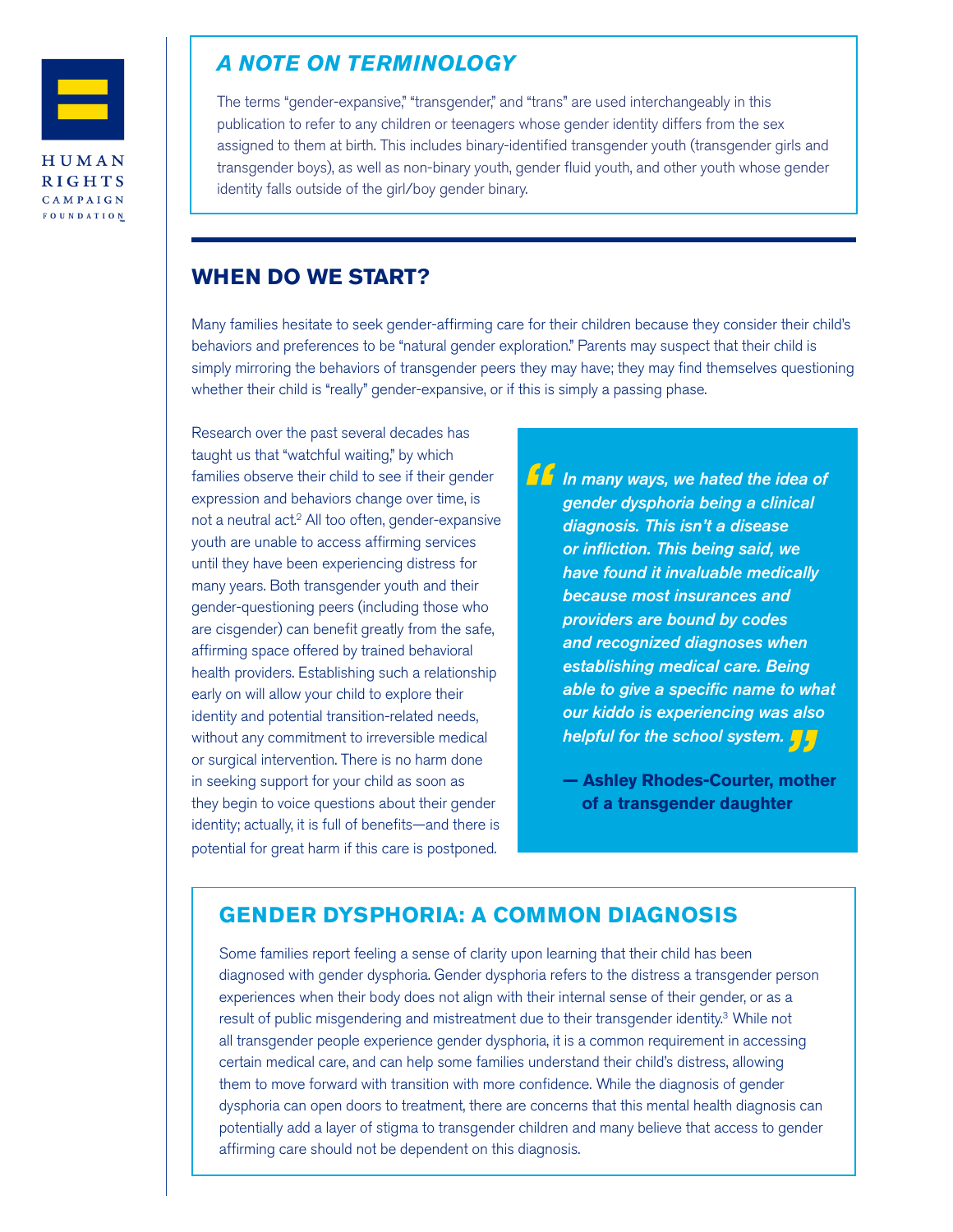

# **FINDING THE RIGHT PROVIDERS**

For families that are able to access a nearby comprehensive gender clinic, a care coordinator, a patient navigator, or in some cases, a social worker will direct you to the first provider in your child's journey (typically a behavioral health specialist) and guide you along the path forward.4

If you do not have access to a nearby clinic, you may still be able to reach out to one in your region for support; many clinics receive calls from all over the country and may be able, with some research, to share resources that are accessible to you. If you are tasked with constructing your own transition care team, your "provider roadmap" can mirror the journey you would follow in a comprehensive clinic. As you research and gather your child's team of providers, it is critical that you assess each provider's knowledge and competency in gender-affirming care. Some providers may publicly advertise that they work with transgender populations—however, they may not have much experience working with gender-expansive youth. Others providers may advertise LGBT experience, but really only have experience with LGB issues (sexual orientation expertise). Consider reaching out to a provider over the phone, or visiting them without your child first, to ask a few screening questions, such as:

- Approximately how many transgender patients have you worked with in the past?
- My child identifies as [non-binary] and is [13]. Have you worked with other youth with similar identities in this stage of life before?
- Do you have general training in working with children and/or adolescents?
- How comfortable and experienced are you with helping young people like my child access physical transition-related care, like puberty blockers, hormone therapy, or surgery?
- Do you have access to a list of local gender-affirming resources or specialists in case there are elements of care you can not provide?
- How comfortable and competent is your support staff in working with gender-expansive youth and their families?
- Does your billing office have experience with submitting claims for gender-expansive patients?

*Last year when [our child] was struggling with depression, we looked for a therapist that could assist with cognitive behavior therapy (that wasn't available at [the hospital]), and it took me 8 months and calls/emails to more than two dozen in our area to find a good fit. Half who listed on their websites or Psychology Today's website claiming to work with trans folks admitted they really didn't. And most who did wanted to talk to her about her gender, almost to confirm she really is trans, rather than on the reasons we were seeking care.***<br>— Debi Jackson, mother of a transgender daughter** 

**— Debi Jackson, mother of a transgender daughter**

*"*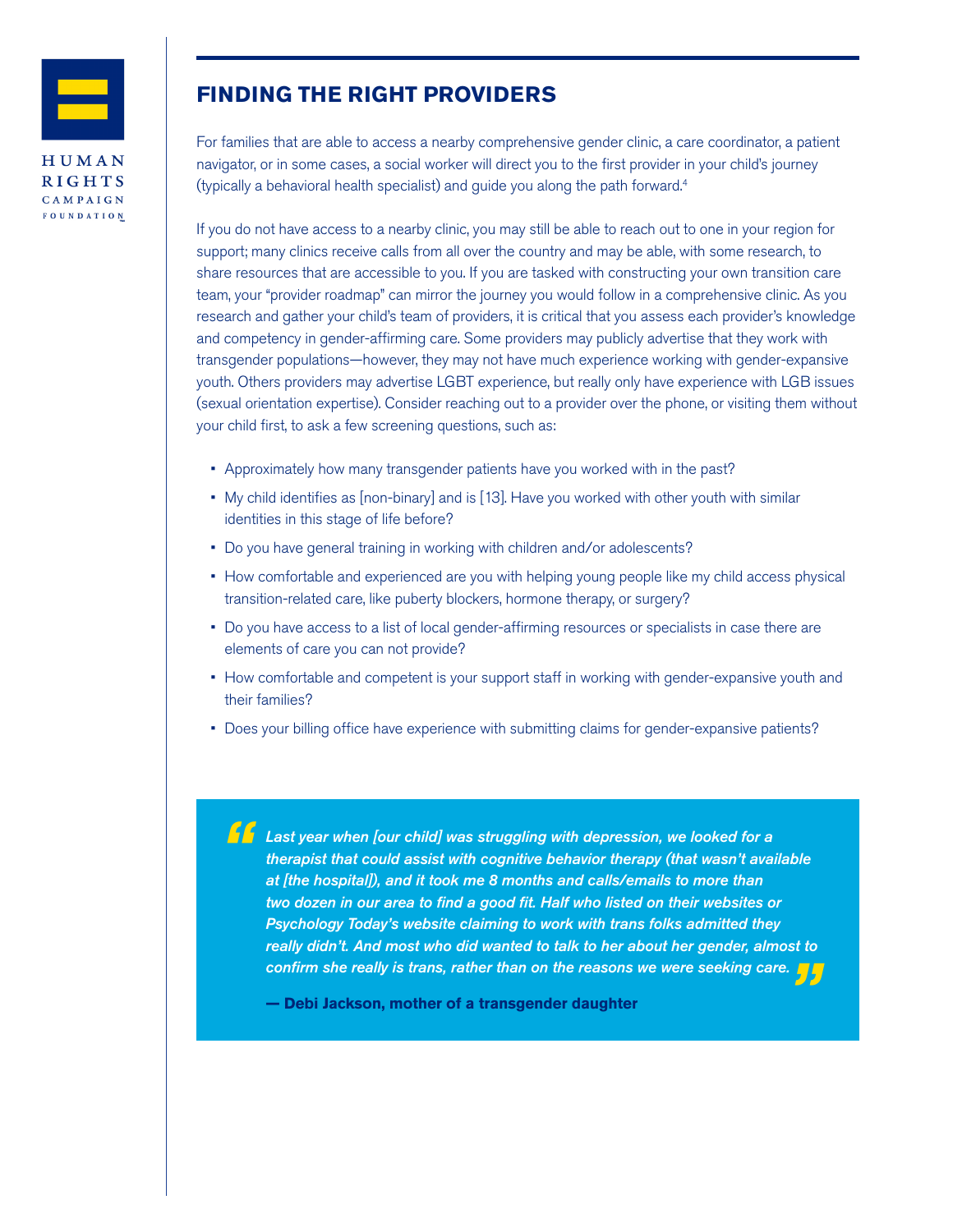

With a bit of research, you'll find a wide array of Facebook groups and other online communities for families of trans youth, including [Trans Chance Health.](https://www.transchancehealth.org/) These forums are a great source of local information on affirming providers and social support for parents and caregivers. If you find a highlyrecommended provider who has a long waitlist, they should be able to provide you with a list of nearby resources that have their seal of approval—and local LGBTQ centers should be able to do the same. In addition, several directories of trans-affirming providers are hosted online, including Transgender Care [Listings](http://transcaresite.org/) and [Trans-Health](http://www.trans-health.com/). It is important to note that not all providers listed in online directories have been vetted by reliable sources; you should still plan to do independent research on any providers you find in these lists. Consider visiting Seattle Children's resource on "[Choosing a Mental Health Provider](https://www.seattlechildrens.org/pdf/PE1739.pdf)" for more general guidance on selecting a mental health professional.

Unfortunately, in some cases, families may not find a local clinic or affirming provider who can support their child's needs. Parents faced with this concern can consider making their initial trip(s) to access care for their child further away. For example, a family living in a small, rural community with few openly transaffirming providers may be able to make one or two trips to a nearby city, where they can access puberty blockers or hormones and request that the prescribing specialist support their local primary care provider (PCP) in managing ongoing care. This also offers an opportunity for local providers to be educated about transgender care basics, and ultimately better support other local youth. If your child's PCP is open to learning about gender-affirming care, there are a number of options for remote and in-person trainings— including Fenway Health's National [LGBT Health Education Center](https://www.lgbthealtheducation.org/).

### **ELEMENTS OF TRANSITION CARE**

Before families can finalize their child's transition care team, they must understand the elements of transition care for gender-expansive youth. Every child, whether cisgender or transgender, has a unique set of experiences and needs surrounding their identity and expression. Many children simply require a safe space in which to explore gender and may find that they are comfortable with the gender and sex assigned to them at birth. Others may identify strongly with a different gender and may pursue some form of social or physical gender transition.

For children, pre-adolescents and early adolescents, gender transition is mainly a social process and many times a legal process as well. For those in the early stages of puberty, puberty blockers may be the first medical intervention. Future elements of gender transition for your child may include gender-affirming hormone therapy and various surgeries. **There is no one set way for a child to transition and it varies from child to child.** To learn more about the most common steps in gender transition, see the chart below and visit HRC's resource, "Supporting & [Caring for Transgender Children](https://www.hrc.org/resources/supporting-caring-for-transgender-children)."

*We do not have a multidisciplinary gender clinic in our area so we have pieced providers together. This took quite a bit of work. Right now our team consists of a psychologist, psychiatrist, pediatrician, and endocrinologist. It takes quite a bit of effort to coordinate our child's care among these providers and it is up to me to coordinate their care. I keep a notebook with me at all times and take detailed notes. I ask for copies of their medical notes so I can share with all of the providers involved in our child's care. Our child's mental health providers are very good about communicating with the medical providers and they have written us letters for "*

*name and gender marker changes.*<br>— Sarah Watson, parent of a<br>non-binary teenager **— Sarah Watson, parent of a non-binary teenager**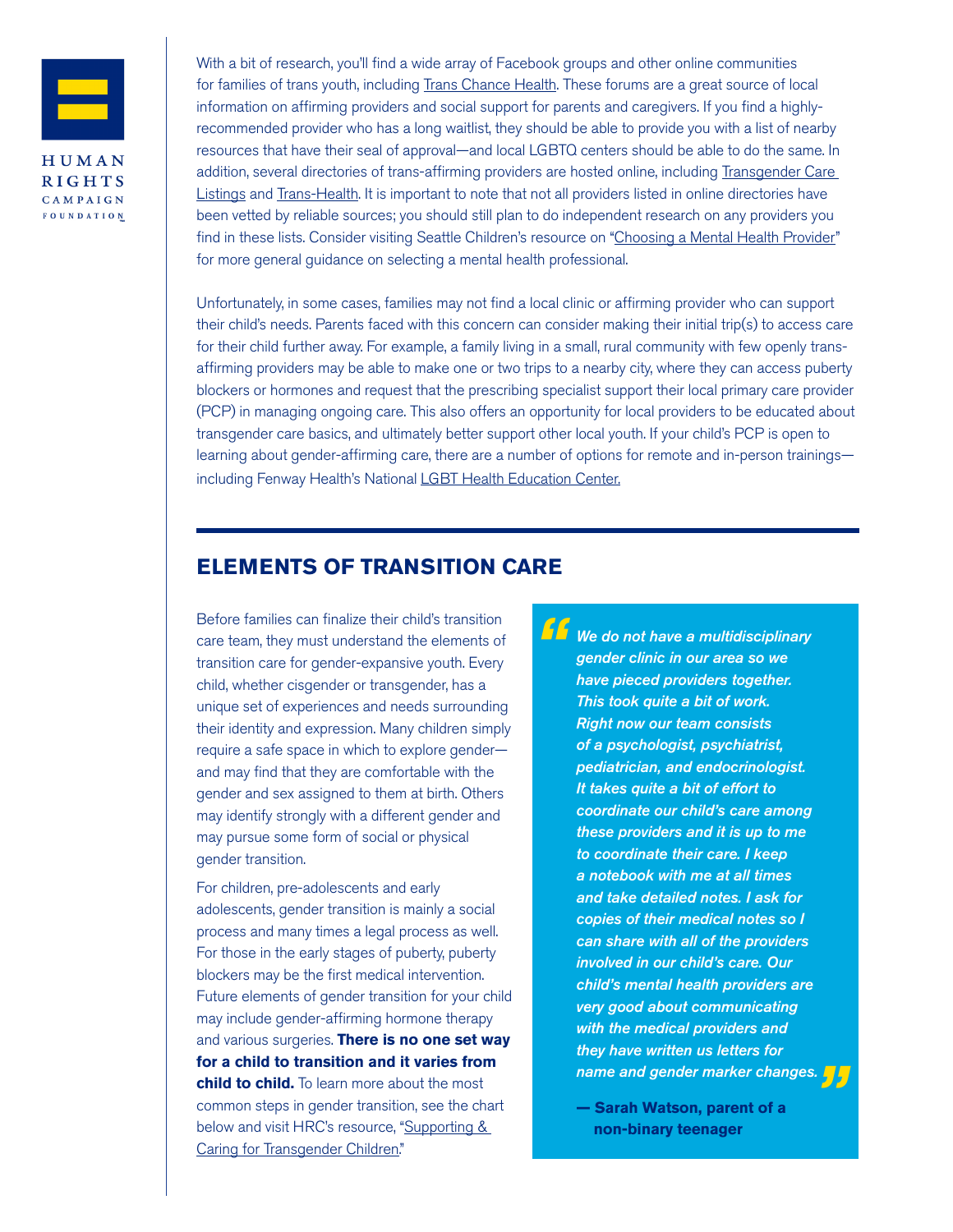

# **COMMON STEPS IN GENDER TRANSITION**

|                                             | <b>Examples</b>                                                                                                                                                                          | <b>Ages</b>                                     | <b>Reversibility</b>        |
|---------------------------------------------|------------------------------------------------------------------------------------------------------------------------------------------------------------------------------------------|-------------------------------------------------|-----------------------------|
| <b>Social transition</b>                    | Adopting gender-affirming hairstyles,<br>clothing, name, pronouns, restrooms<br>and other facilities                                                                                     | Any                                             | Reversible                  |
| <b>Puberty blockers</b>                     | Gonadotropin-releasing hormone<br>analogs such as leuprolide<br>and histrelin                                                                                                            | <b>Early Puberty</b>                            | Reversible                  |
| <b>Gender-affirming</b><br>hormone therapy  | • Testosterone<br>(for those assigned female at birth)<br>• Estrogen plus androgen inhibitor<br>(for those assigned male at birth)                                                       | Adolescents<br>(as appropriate)                 | <b>Partially Reversible</b> |
| <b>Gender-affirming</b><br><b>surgeries</b> | • "Top" surgery<br>(to create a male-typical chest<br>shape or enhance breasts)<br>• "Bottom" surgery (surgery on<br>genitals or reproductive organs)<br>• Facial feminization surgeries | Adolescents<br>(as appropriate)<br>and Adults** | Not Reversible              |
| <b>Legal transition</b>                     | Changing gender and name recorded<br>on birth certificate, school records<br>and other documents                                                                                         | Any                                             | Reversible                  |

\*\*Note: Surgery protocols are evolving, and age of eligibility for surgical procedures may vary widely based on the surgeon's and insurance company's requirements. While some surgeons may offer surgery for gender-expansive people as young as 13, insurance will likely not cover the procedure until the individual is around 18 years old. Whenever possible, consider consulting with a few surgeons to determine who best fits your child's needs and your insurance coverage.

#### **◊ Behavioral Health Specialists**

Behavioral health specialists (including licensed clinical social workers (LCSWs), psychologists, psychiatrists, marriage and family therapists, among others) are a critical piece of the journey toward gender affirmation for gender-expansive youth. Many interdisciplinary gender clinics will require that younger children, in particular, spend numerous sessions with a behavioral health specialist (often a child psychologist) before beginning to consider future physical intervention.

The responsibilities of behavioral health specialists in gender-affirming care for trans youth include:

- Creating a safe and open environment for youth to express their authentic feelings about their gender, and to share any distress they may be experiencing;
- Assessing the young person's situation to determine their needs and readiness for intervention but also to assess the function of the family, and what level of support a young person is receiving at home;
- Working with the youth and family to discuss different paths forward in social and/or physical transition. This can help ensure that a young person has realistic expectations for the outcome of blockers, hormones, and surgery;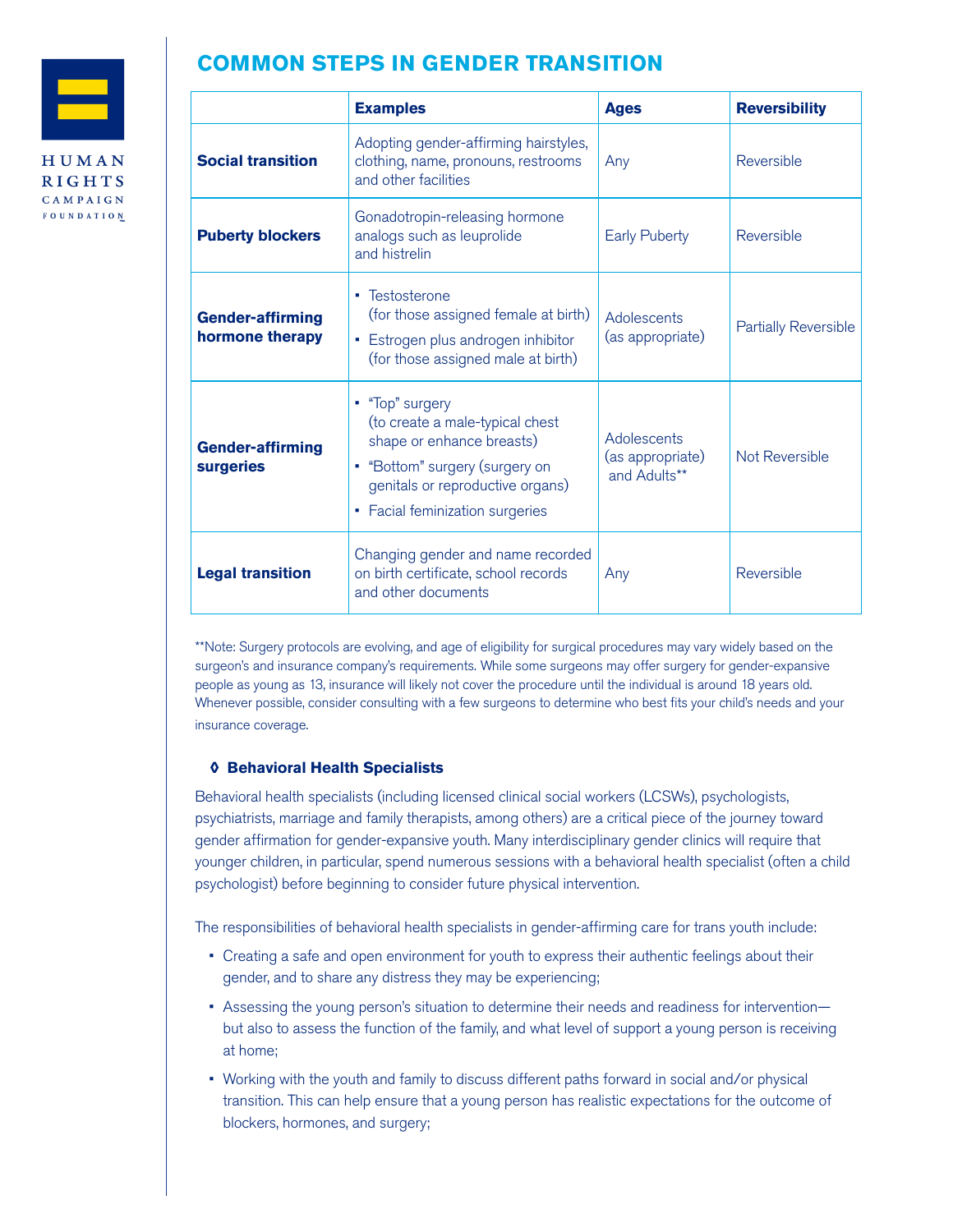

- Working with families (both with their children, and with parents alone) to help them better understand their children's experience, improve their responses to it, and to shift from worry or concern, when evident, to acceptance and from acceptance to active support;
- Assessing the young person's other behavioral health needs and concerns, particularly given the disproportionate impact of mental health concerns among gender-expansive youth;<sup>5</sup>
- Guiding the patient and their family through strategies for addressing roadblocks in other aspects of life, including school, friendships, overnight trips, etc.;
- Working with older teenagers to assess readiness for any desired gender-affirming surgeries, and, if appropriate, providing a letter of support to a surgeon and the family's insurance carrier.

#### **◊ Primary Care Provider (PCP)**

If your PCP is affirming and trained in basic transgender care, there is a great deal they can do to support your child on a regular basis. PCPs can prescribe and manage hormones, offer referrals for surgeons, hair removal providers, behavioral health providers, and social support networks, and provide routine care.

#### **◊ Endocrinologist**

Some families may find that their child is best supported through visits to a pediatric endocrinologist who has experience working with gender-expansive youth. Endocrinologists can assess how far along your child is in puberty, (based on the development of their secondary sex characteristics),<sup>6</sup> and if appropriate, prescribe puberty blockers or hormone therapy. Most

*I had reservations in the beginning of the medical interventions and I still do. I worry about side effects and long term effects and any surgeries she may have to experience and the pain in recovery...the only peace of mind that I have in making the decisions to move forward at each level of care is that my daughter is happy to align her mind and body, and doesn't have to worry about her body changing in ways that could "*

*be traumatic for her.*<br>— Amy D'Arpino, mothe<br>transgender daughte **— Amy D'Arpino, mother of a transgender daughter** 

importantly, they will be able to sit down with your family and talk through physical and emotional impacts of hormones, which changes will be reversible, and what impact such intervention will have on fertility and reproduction. Note that not all gender-expansive youth seeking hormone-related intervention need to work with endocrinologists. Some PCP's, adolescent medicine physicians and OB/GYNs are trained to prescribe and manage hormone regimens.

*Our child was in the middle of puberty when they came out to us as a transgender boy. After seeking advice from a mental healthcare provider, we made an appointment with an endocrinologist to talk about suppressing puberty. We had no idea that this was an option. Stopping the periods and further permanent body development gave our child quite a bit of relief from their dysphoria and gave us time to develop a thoughtful path forward.*<br>— Sarah Watson, mother of a non-binary teenager<br>— *"*

**— Sarah Watson, mother of a non-binary teenager**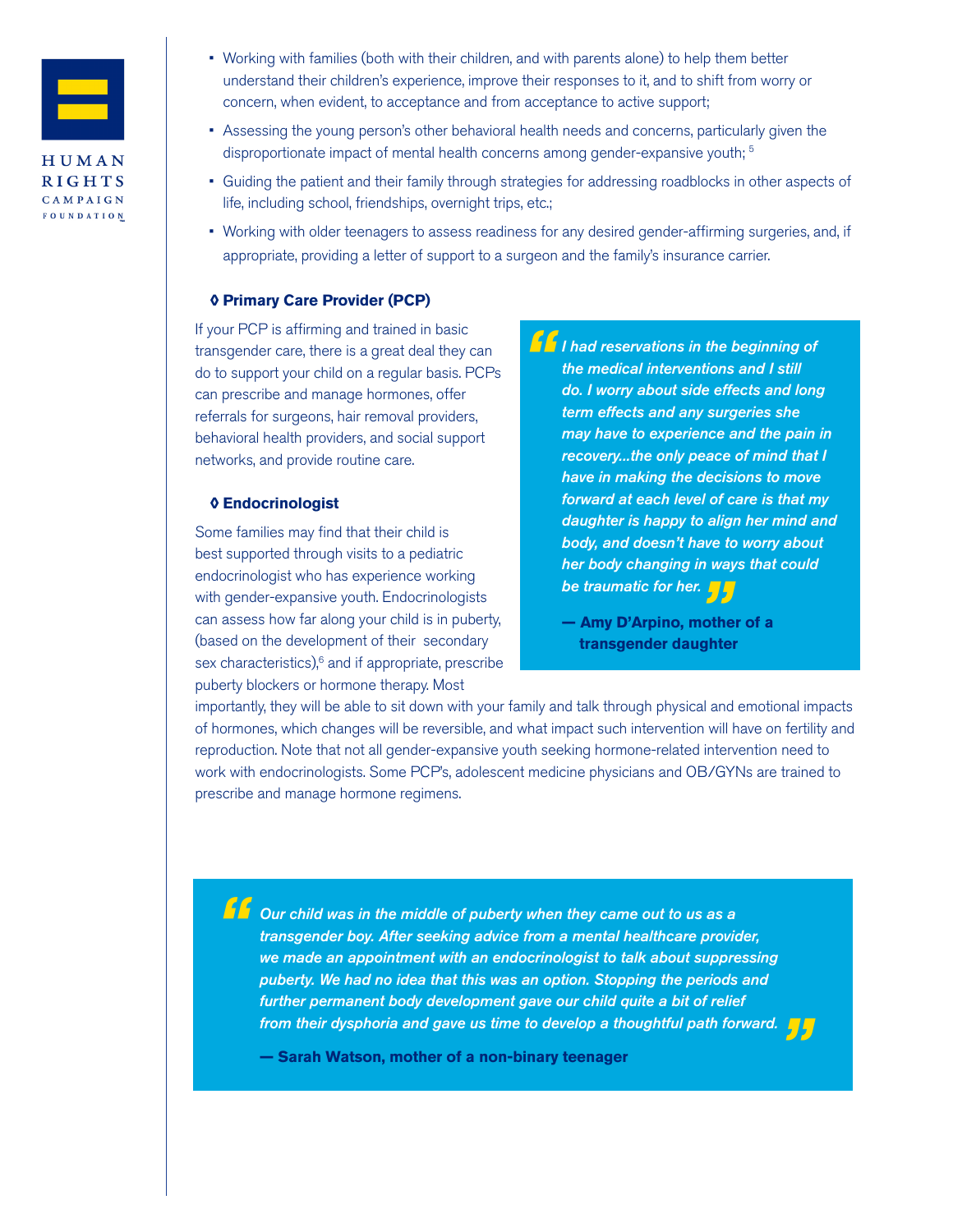

### **WHO GIVES CONSENT?**

In most circumstances, youth and their families can access puberty blockers and hormone therapy through a process of informed consent (without a letter from a behavioral health provider). If your child is under the age of consent, this process will look different between different health centers: some will only require the informed consent of one parent or guardian, while others might require the consent of both. Parents do not always agree that their child should receive medication to aid in the transition process. If your family confronts this issue and finds that the dissenting parent cannot be swayed, the best path forward is to engage a family therapist who is experienced in gender identity, and can alleviate the impact of stress on the child. In some cases, when parents cannot agree, and work with a family therapist has not been effective or is not possible, legal services may need to be sought out to ensure optimal gender care for a child or youth.

# **PARENTS AND MEDICAL PROFESSIONALS: A TEAM APPROACH**

Many parents will find themselves working with providers who are open to supporting transgender youth, but who have little experience doing so. This may mean that they need more information on the clinical aspects of transgender care,—but they also may be more prone to misgendering your child or making other social errors (even if well-intentioned).

Fortunately, there are many resources for healthcare providers who are looking to learn more. These resources can provide doctors, nurses, and front-line staff with training on the road map of transgender care, and offer a more exhaustive introduction to transgender identities and health disparities. Many health centers that do not have much experience working with openly transgender youth will find they will need to modify their Electronic Health Records (EHR) systems to accommodate trans patients, particularly regarding gender markers, pronouns, and chosen rather than given names; —they can find the resources to do so [here.](http://www.lgbthealtheducation.org/wp-content/uploads/Collecting-SOGI-Data-in-EHRs-COM2111.pdf)

### **NAVIGATING INSURANCE COVERAGE**

For many families of gender-expansive youth, the greatest hurdle in accessing gender-affirming care is discovering that their insurance will not cover the medical and potentially surgical interventions. Because health insurance is regulated independently by each state, navigating the process can be complex and individualized; what your family will find available to you may differ based on your location. While it is illegal for insurance carriers to discriminate against transgender people, they are given license state-bystate to decide if they will cover medical costs for part or all of the transition process.

Fortunately, there are numerous resources for those in need of support. The National Center for Transgender Equality offers a [comprehensive guide](https://transequality.org/health-coverage-guide) on getting health care covered, along with a helpful ["know your rights" resource](https://transequality.org/know-your-rights/health-care).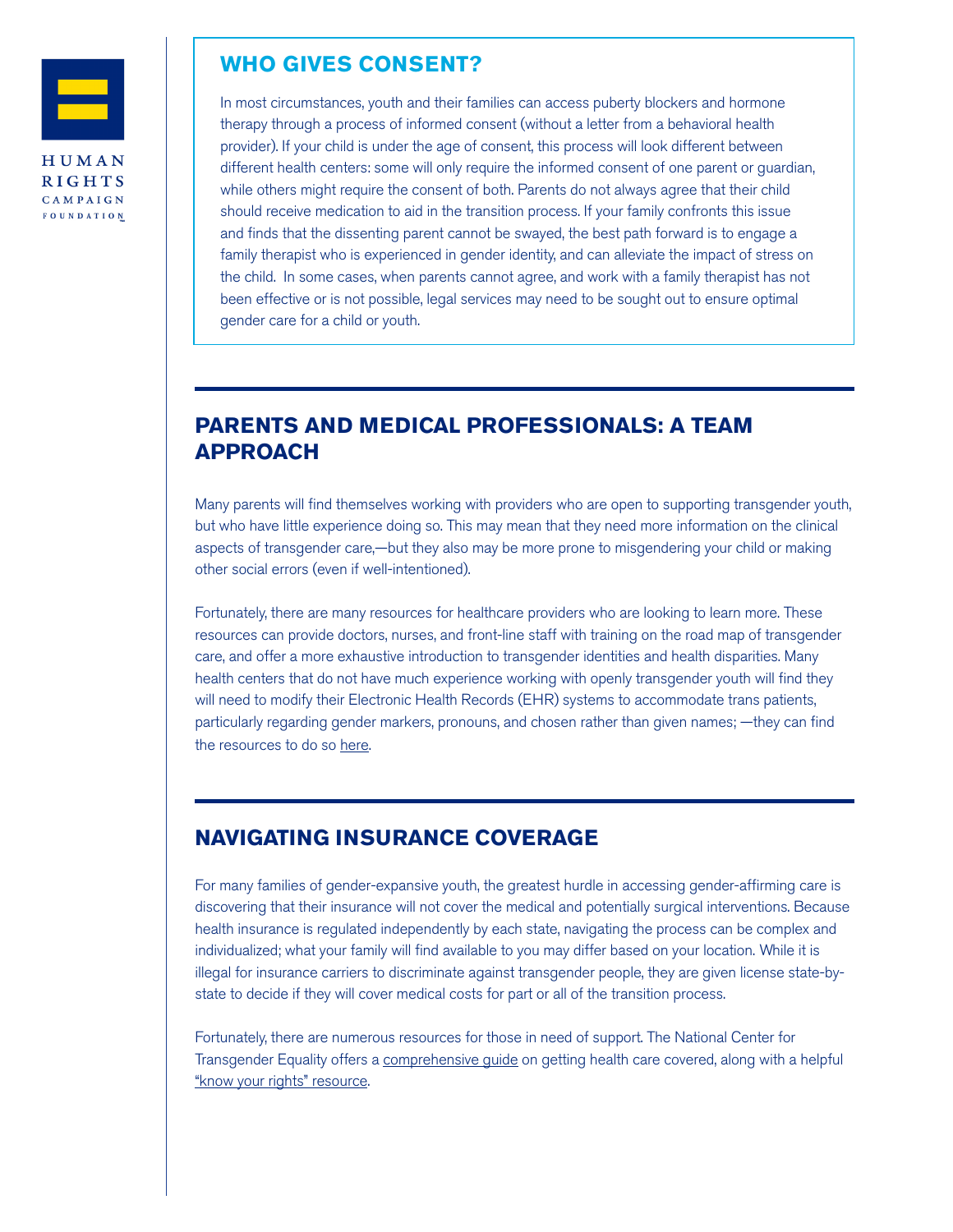

If your attempts to have procedures covered are a result of a "coding error"—for example, if your transgender son finds that he is denied coverage for routine gynecological care— there may be an easy fix. Your provider will likely use Code 45 to indicate a "sex mismatch" for refusals of this kind.7 However, when transition-related services are denied, you have a number of options:

- 1. If your child has not yet undergone the services for which you're seeking coverage, you should submit a preauthorization request for the intervention(s). If approved, this will give you peace of mind.
- 2. If your child's services are denied, your provider should be prepared to send an appeal letter; if this still does not lead to approval, the physician or provider can have a phone call with the insurance carrier's medical director. This can provide a critical opportunity for education, as your provider can inform your insurance carrier on transgender health law and policy, as well as [WPATH standards of](https://www.wpath.org/publications/soc)  [care](https://www.wpath.org/publications/soc), of which they may be unaware.
- 3. If your family has the option to seek coverage with an alternative insurance carrier, the U.S. government [hosts information](https://www.healthcare.gov/transgender-health-care/) on patients' rights with marketplace coverage and how to apply.

Unfortunately, some families will find that their insurance company continues to refuse to cover transition-related care, even after multiple appeals. Some families are able to pay out of pocket for these expenses; others may be able to raise money through crowdfunding efforts, or with the help of other families with trans youth in their networks. However, for patients who can get insurance coverage only for doctor's visits themselves, gender-affirming providers can still do a lot to support trans youth socially, including—managing other mental health concerns, and affirming youth in their identities and struggles. Although it is less than ideal for transgender youth to go without necessary transition-related services, the behavioral health support of a strong provider can go a long way, reminding the youth that although stalled, everyone is working to move their care forward.

Always remember to keep detailed documentation of all communication with

*We eventually got in to see an endocrinologist who specialized in transgender affirming care, but insurance denied the puberty blockers several times. This was probably the most stressful time during our journey because by then we knew what our child needed, but we could not afford to purchase the blockers on our own. After several appeals and a lot of negotiating, we were able to get the insurance company to "*

*cover the blocker.*<br>— Sarah Watson, moth<br>non-binary teenager **— Sarah Watson, mother of a non-binary teenager**

insurance companies—the better documented your fight, the better prepared you will be to take further action against them if necessary. For more information on navigating healthcare laws and policies, explore the Transgender Law Center, [which does focused work around health law and policy](https://transgenderlawcenter.org/legal/health) and offers a helpful [resource](https://transgenderlawcenter.org/resources/health/how-to-appeal-your-health-care-denial) on how to appeal your health care denial if necessary. Families can also find information on their rights using the [Lambda Legal fact sheet](https://www.lambdalegal.org/publications/trt_transition-related-health-care) available on the organization's website.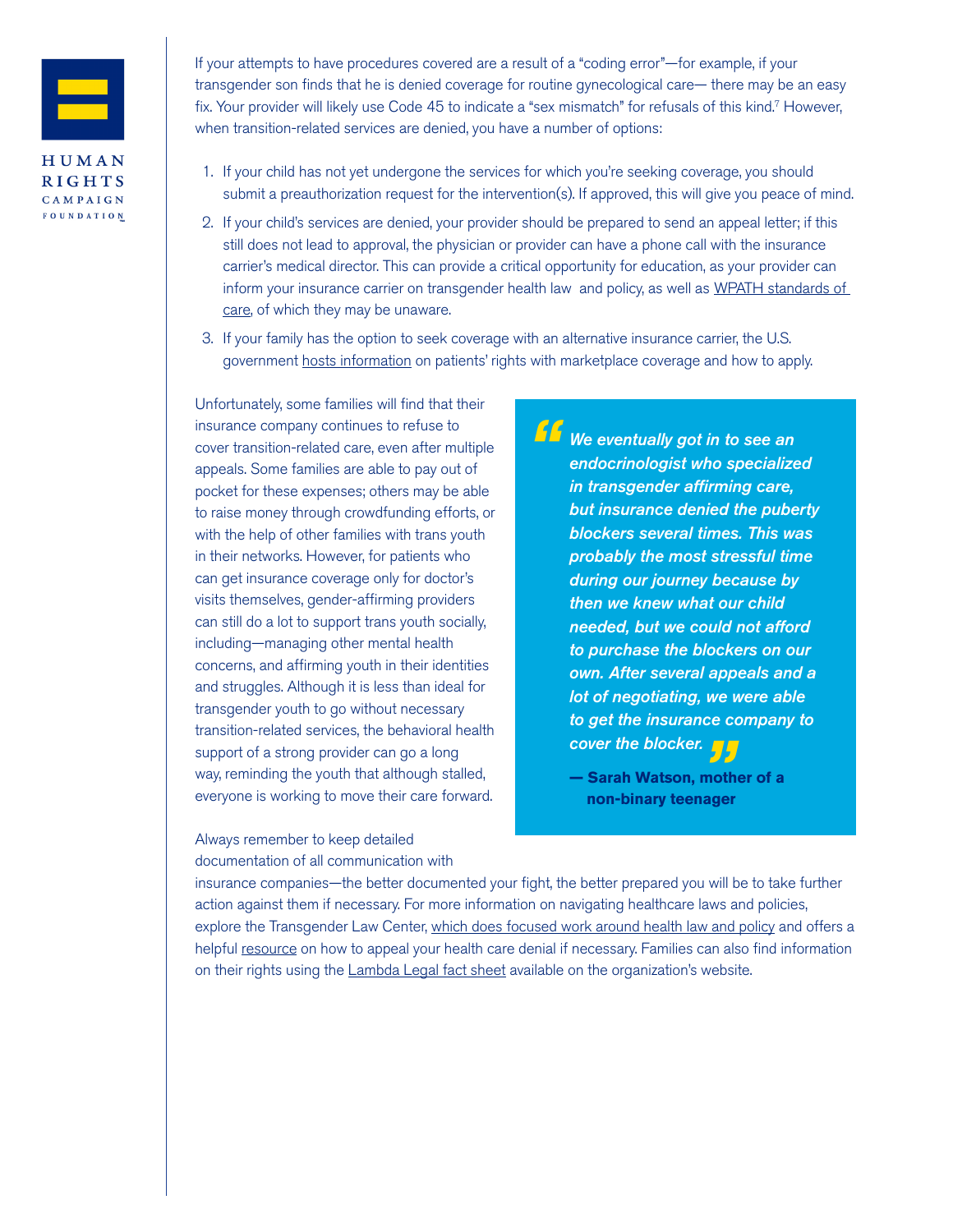

### **PUTTING THE PIECES TOGETHER: COORDINATING CARE AND THE OUTSIDE WORLD**

If you are not able to access a comprehensive gender clinic, you will likely find yourself doing the work of coordinating multiple providers. By the time your child is a teenager, if they are undergoing hormone therapy and seeking gender-affirming surgeries, they will likely be working with a behavioral health provider, a primary care provider, and/or an endocrinologist, and a surgeon.

If you anticipate that your child will be working with multiple providers in various locations, you should consider informing each provider's front desk staff that there will be frequent requests for medical records from other health centers and specialists. Ensuring you understand the process of sharing these files, and signing releases ahead of time for this information, should help save time and stress later on.

*The barriers to affirming care got a bit more complicated when our child came out as nonbinary. When our child was identifying as a transgender boy, our endocrinologist was supportive of discussing and introducing cross hormone therapy at a future date. The endocrinologist, who was relatively new to transgender affirming care, was conflicted about the course of our child's treatment because she thought that my child needed to pick between identifying as a boy or a girl. She could not wrap her head around treating a nonbinary child with cross hormones. She ended up*  referring us to someone else and my child is much more affirmed. <mark>(</mark><br>— Sarah Watson, mother of a non-binary teenager *"*

**— Sarah Watson, mother of a non-binary teenager**

### **NON-BINARY GENDER IDENTITIES AND CARE**

Although non-binary and gender fluid people have existed throughout time, the majority of physicians and providers may not understand how best to navigate transition services for non-binary and gender fluid youth. We are taught that gender dysphoria requires that a young person's identity be "insistent, persistent, and consistent." However, if your child is non-binary or gender fluid, this criteria may not apply as accurately as with a child who identifies as a trans boy or trans girl. This can create barriers in access to care.

Parents of non-binary and gender fluid children will likely have to do additional background research on potential providers. Those who do provide affirming care, but who are not familiar with the unique needs of non-binary and gender fluid youth, can be referred to WPATH guidelines on caring for young people outside of the binary. Similar best practices have been adopted by comprehensive gender clinics around the country, $8$  and trainings and informative publications are available through the National LGBT Health Education Center at Fenway Health.

Typically, even if a patient's gender identity and/or expression shifts over time, the medical interventions needed to treat or decrease that patient's dysphoria are clear. In these cases, it may help parents to refer back to their child's diagnosis of gender dysphoria or the documentation of their child's gender stress or distress in order to understand the importance and urgency of treatment—even if aspects of that medical transition may be permanent.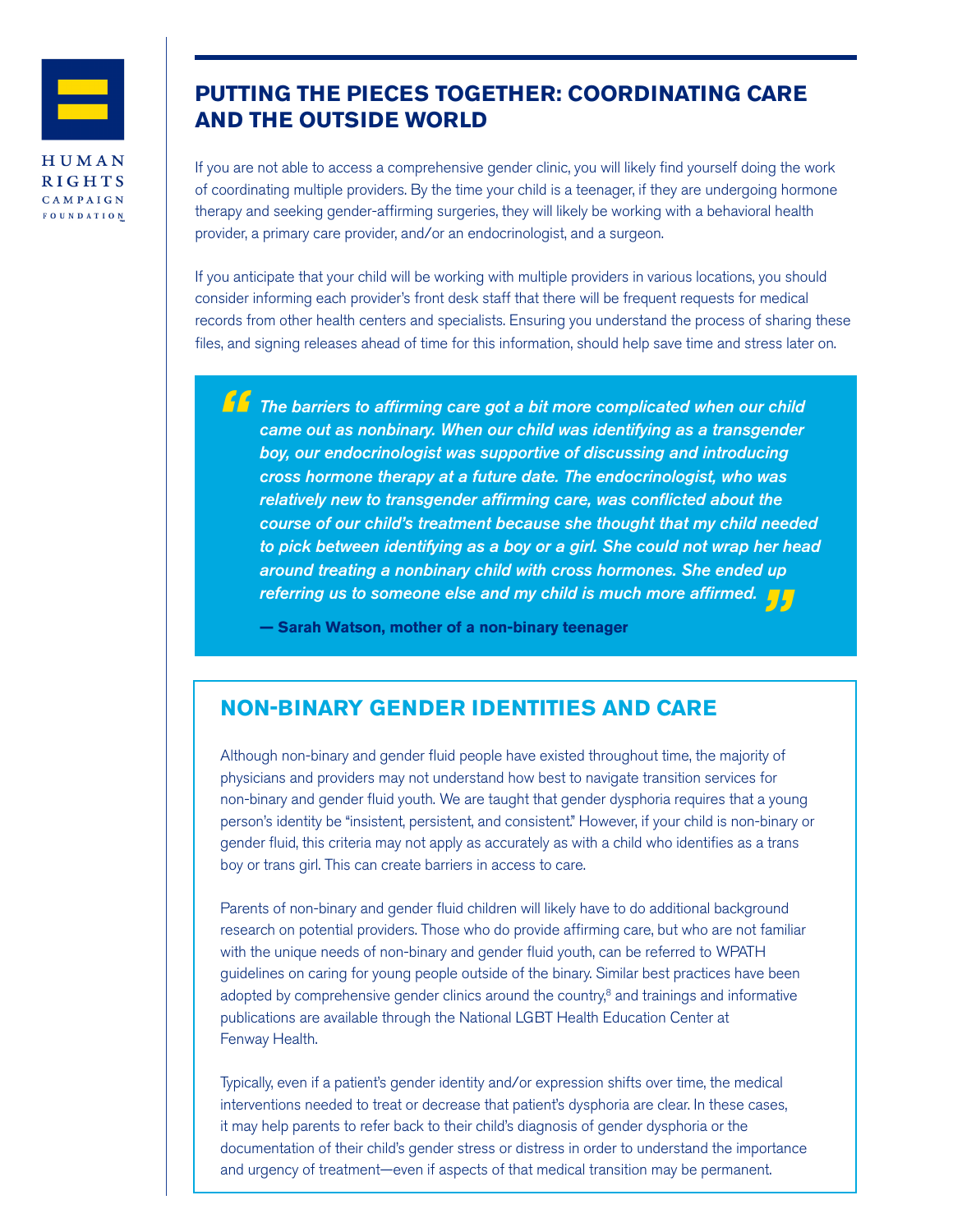

### **CONCLUSION**

As transgender care is integrated into medical school curricula across the country, more and more gender-expansive children and teens are at last accessing the comprehensive care they need. However, even in areas without publicly gender-affirming providers, families of gender-expansive youth need not feel alone in their fight to access care. Thanks to countless community and legal advocacy organizations, online forums and support groups, and healthcare training centers, there are many roads enabling social and physical affirmation for trans youth. In embarking on your own journey as a parent of a genderexpansive child or teenager, you will continue to spread critical knowledge and awareness, paving a path forward for countless trans youth to come.

# **ACKNOWLEDGEMENTS**

Thank you to the members of HRC Foundation's Parents for Transgender Equality Council for their passion, encouragement, and personal stories, which brought this resource to life. Thank you to Diane Ehrensaft, PhD, Heather Newby, MSW, Kara Connelly, MD, Molly McHenry, NP, and Kathie Moehlig, Executive Director of TransFamily Support Services for their thoughtful guidance on content.